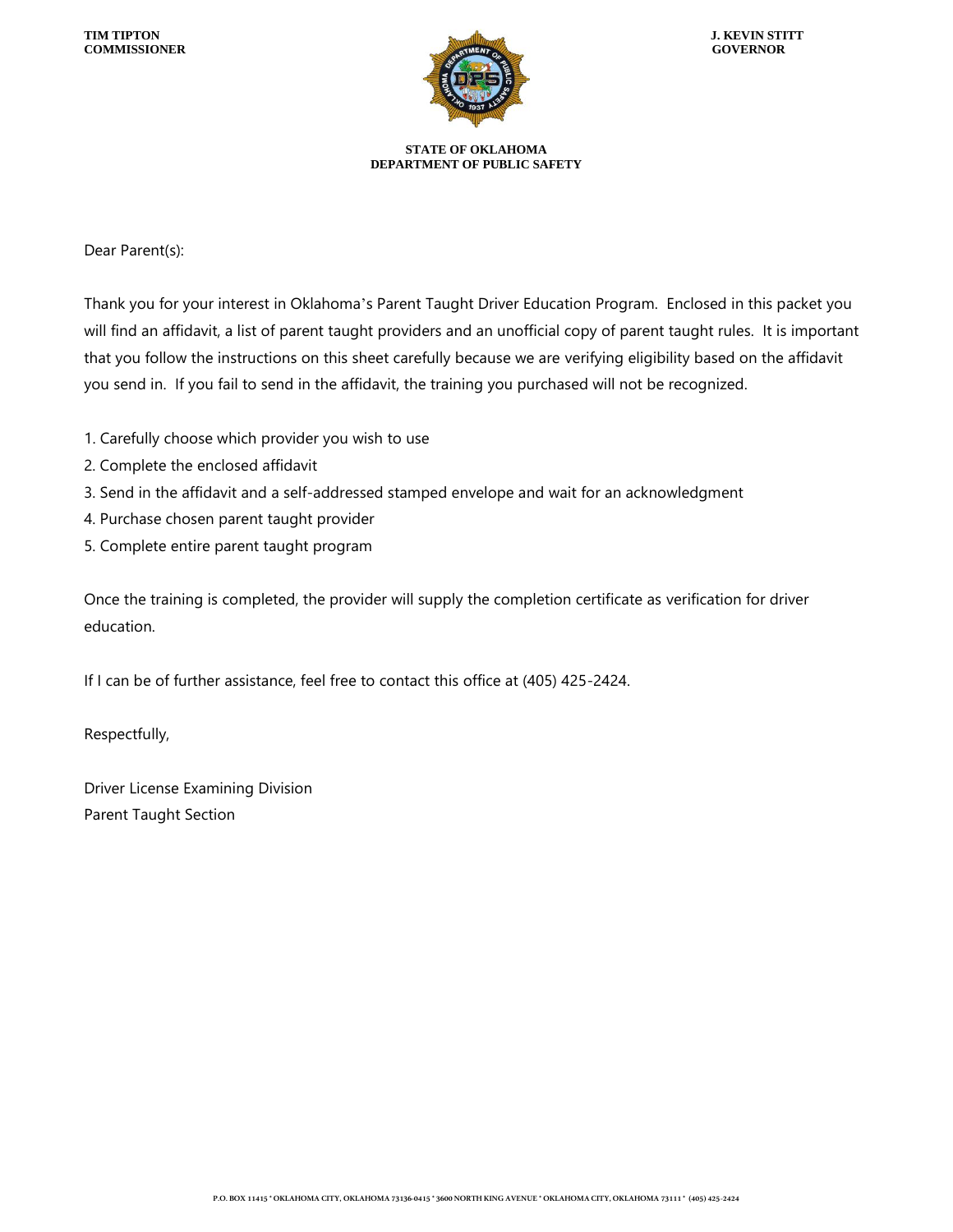#### **595:10-13-1. Purpose**

This Subchapter establishes requirements, procedures, and standards for:

(1) the certification of parent-taught driver education courses; and

(2) parents to teach driver education to their qualified children for the purposes of applying for a Class D driver license. [47 O.S. §6-105(A)(2)(b)]

## **595:10-13-2. Scope and application**

The provisions of this Subchapter shall apply only to persons described under the provisions of 47 O.S. §6-105(A)(2)(b) and to individuals, organizations, companies, or other entities providing or desiring to provide parent-taught driver education courses.

## **595:10-13-3. Definitions**

In addition to terms defined in 47 O.S. §1-101 et seq., the following words or terms, when used in this Subchapter, shall have the following meaning unless the context clearly indicates otherwise. Use of the singular term includes the plural, and use of the plural term includes the singular.

**"Department"** means the Department of Public Safety.

**"Division"** means the Driver License Examining Division of the Department.

**"Parent"** means the biological parent, adoptive parent, parent by marriage, or legal guardian (court appointed) of the student.

**"Parent instructor"** means a parent accepted by the Department to teach a parent-taught driver education course.

**"Parent-taught driver education course"** means a course of driver education instruction to be taught to a student by his or her parent, as prescribed by the provisions of 47 O.S. §6-105(A)(2)(b), which is certified by the Department of Public Safety.

**"Parent-taught driver education provider"** means an individual, organization, company, or other entity who is approved and certified by the Department to offer curriculum and material for parent-taught driver education courses.

**"Student"** means an individual who is at least fifteen (15) years of age and meets the requirements of 47 O.S. §6-107.3.

**"Vehicle"** means the car, pickup, van, minivan, or sport utility vehicle used to conduct the behind-the-wheel portion of a parent-taught driver education course.

## **595:10-13-4. Requirements and application for certification as a parent-taught driver education course; certification renewal**

(a) **Requirements and application for certification.** To be certified as a parent-taught driver education provider, an individual, organization, company, or other entity must meet the following requirements:

(1) Have offered parent-taught driver education, for the previous two years, or have been a licensed driver education instructor or commercial driving school instructor for five years immediately preceding the application date.

(2) Submit an application to the Department on a form prescribed by the Department [See 595:10-13- 8(a) regarding the application form].

(3) Must furnish the Department with curriculum which should meet or exceed the course of study prescribed in 595:10-13-6. If the applicant is approved and certified by the Department as a parenttaught driver education provider, the curriculum may not be changed in any manner without prior inspection and approval from the Department.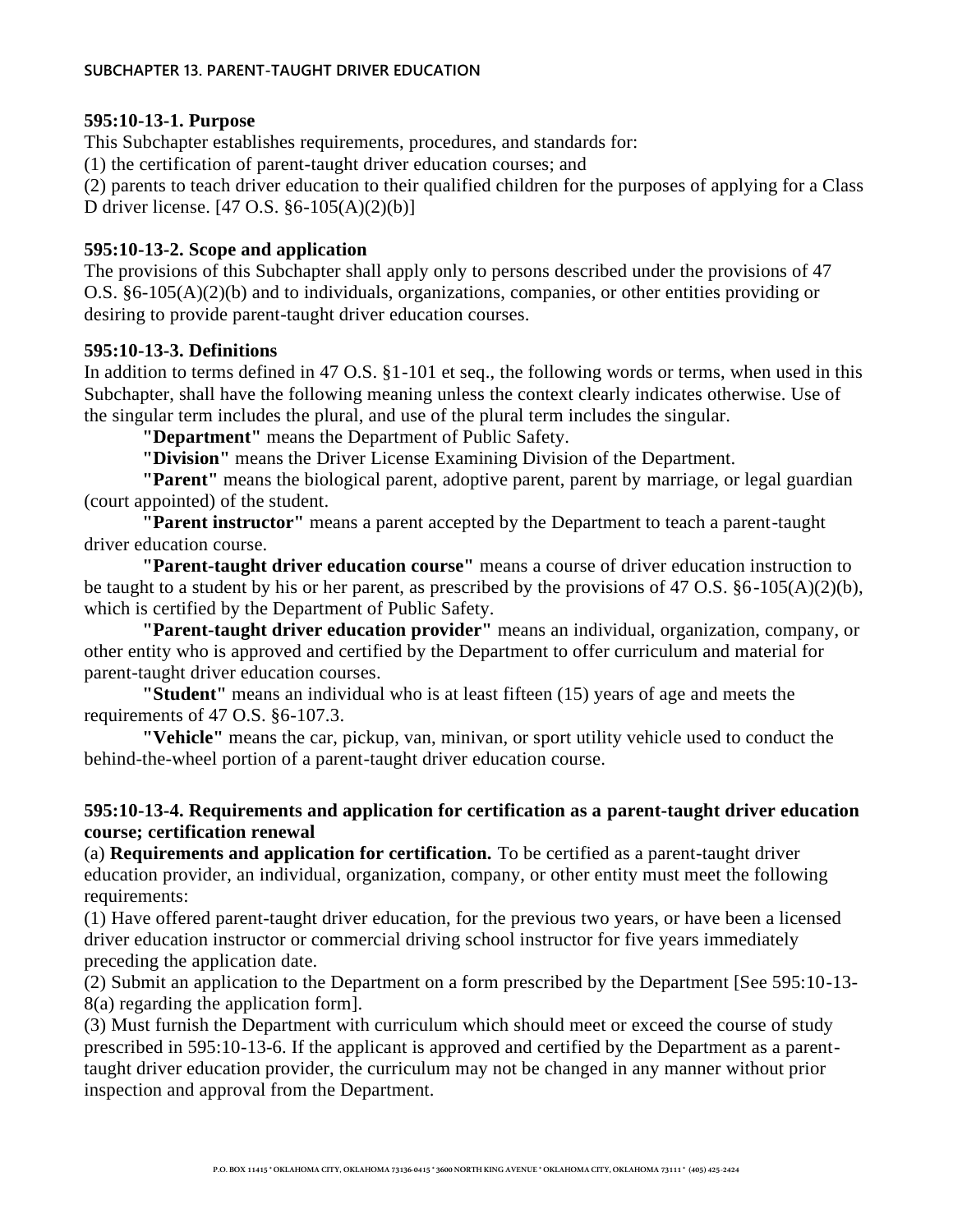(4) Must furnish the Department with the complete costs to be charged to a customer for the course, along with a blank copy of the contract or application intended for use with the course. If the applicant is approved and certified by the Department as a parent-taught driver education provider, no changes in costs or to the contract shall be made without prior notification to and approval and certification by the Department.

(5) Must have a built-in comprehensive monitoring system to assure quality control of the instruction of course materials, both classroom and behind the wheel instruction. The term "comprehensive monitoring program" means a system of monitoring the progress of the instruction by the parent instructor so that the provider can certify the validity of the training.

(6) Agree to meet all requirements in subsection (b).

(b) **Certification and requirements of parent-taught driver education providers.** All Parent-taught driver education providers approved and certified by the Department shall, upon certification and during the period of certification:

(1) Include with the course, at no additional cost to the customer, a minimum of a Two Million Dollar (\$2,000,000.00) (aggregate amount) liability insurance policy, and a One Million Dollar

(\$1,000,000.00) professional liability insurance policy. The provider shall agree to hold harmless and free from any liability the Department, any of the Department's employees, and the State of Oklahoma. The policy shall be unexpired, and a renewal or replacement policy shall be in place before the current policy expires.

(2) Maintain a surety bond, specifically and individually in the name of the State of Oklahoma, in the amount of \$10,000. In the event the provider is unable to meet its contractual obligations with Oklahoma parents who have purchased a parent-taught driver education course from the provider, the bond will be forfeited for the purpose of disbursing reimbursements for all outstanding contracts of the

provider which were entered into in Oklahoma as a result of this Subchapter. The bond shall be unexpired, and a renewal or replacement bond shall be in place before the current bond expires.

(3) Furnish the Department, at times and in a manner agreed to by the Department and the provider with a listing of all approved applications, whether the course is completed or not.

(4) Provide the student with a receipt of purchase to be included with the packet sent to the student, and a completion certificate, bearing the seal of the provider, upon successful completion of the course by the student.

(5) Maintain all records received from students and parents pertaining to this Subchapter, including, but not limited to, correspondence, applications, contracts, and test answer sheets. All records shall be segregated by individual student, and all records for each student shall be maintained by the provider for at least one (1) year.

(6) Agree to:

(A) Allow access by the Department to all records maintained by the provider for each student, for purposes of monitoring and auditing.

(B) Ensure that no behind-the-wheel instruction is recognized if the student fails to first obtain an instruction permit from the Department.

(C) Provide immediate written notification to the Division of any impropriety or misconduct of any parent teaching a parent-taught driver education course.

(D) Acknowledge that the Department reserves the right to take prompt and appropriate remedial action against any parent instructor or parent-taught driver education provider who fails to comply with any state law or rule regarding a parent-taught driver education course.

(E) Maintain curriculum meeting the standards established by the Department [see 595:10-13-6 regarding curriculum].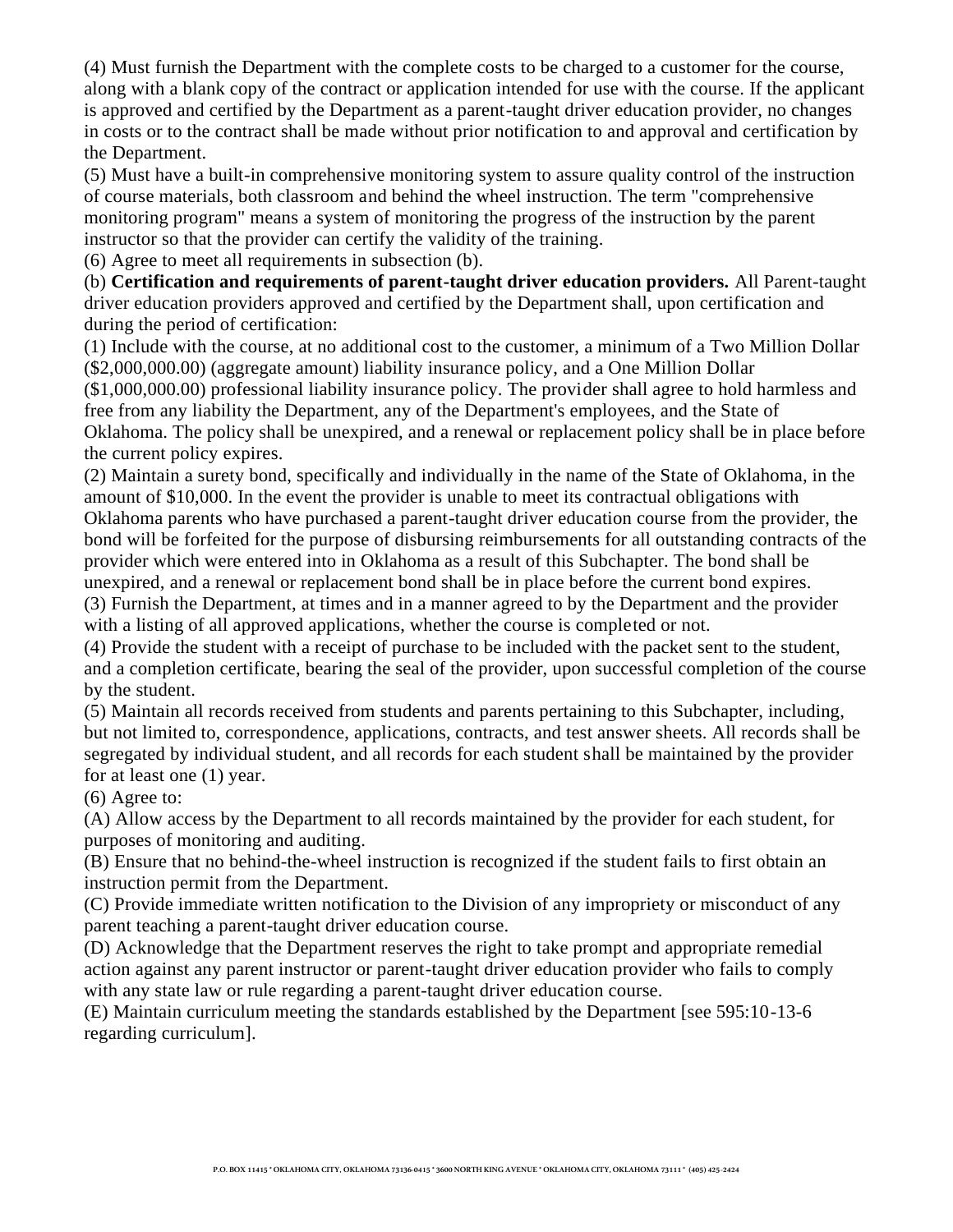(F) Allow a Department representative to conduct on-site compliance inspections, as necessary, to review records and to observe procedures. All records must be accessible during normal business hours of the parent-taught driver education provider for inspection upon request by a Department representative.

(G) Ensure that the affidavit required by OAC 595:10-13-5 has been approved prior to instruction. (c) **No renewal of certification is required.** Certification by the Department is issued to a provider with the understanding that no renewal of the certification is required. However, the Department may cancel the certification as provided in OAC 595:10-13-9.

(d) **Changes to certified information.** The provider shall notify the Department immediately, in writing, of any changes to the information on the original application for certification. The provider shall temporarily suspend the sale of courses to any new applicants until the Department has approved the changes. If a change of ownership occurs, the Department reserves the right to request the provider to halt all future business in Oklahoma as a parent-taught driver education provider and to reapply for certification.

(e) **Solicitation and advertising.** Any provider approved and certified by the Department may advertise and solicit business for its course in Oklahoma. The phrase "Certified by the Department of Public Safety, State of Oklahoma" must be included in any printed matter. However, at no time shall the provider state or imply that the course offered by the provider is recommended by the Division, the Department, any employee of the Department, or the state of Oklahoma.

# **595:10-13-5. Requirements for parents and students**

(a) **General information.** Prior to teaching a Department-approved and -certified parent-taught driver education course, a parent must first request a parent-taught driver education packet from the Department. The request can be made:

(1) in writing to: Oklahoma Department of Public Safety, Driver License Examining Division, P.O.

Box 11415, Oklahoma City, OK 73136-0415

(2) by telephone to: (405) 425-2057

(3) by e-mail to: parent@dps.state.ok.us

(4) through the Department of Public Safety website: www.dps.state.ok.us/dls/

(b) **Packet contents.** The packet will contain:

(1) A list of approved parent-taught driver education providers;

(2) An affidavit to be completed and returned to the Department prior to commencement of training by parent instructor(s), or the affidavit may completed and printed from the website of the Department.

# (c) **Requirements for parents.**

(1) A parent-taught driver education course must be instructed by a parent as defined in 595:10-13-3.

(2) Every parent instructor must have a valid driver license which must be in the parent instructor's possession at all times while performing behind-the-wheel instruction and must:

(A) not have had his or her driving privileges and driver license suspended, canceled, revoked, or denied within the past twelve (12) months;

(B) not have been convicted of possession or use of alcohol or drugs within the past twelve (12) months;

(C) not reflect more than five (5) point violations on his or her driving record; and

(D) have no administrative action by the Department pending pursuant to 47 O.S. §§ 753, 754, or

754.1 relating driving under the influence or pursuant to 47 O.S. §761 relating to driving while impaired.

(3) Every parent instructor shall exercise all due caution while instructing a behind-the-wheel session, taking into account:

(A) the alertness and responsiveness of the student,

(B) the traffic, weather, atmospheric, and road conditions,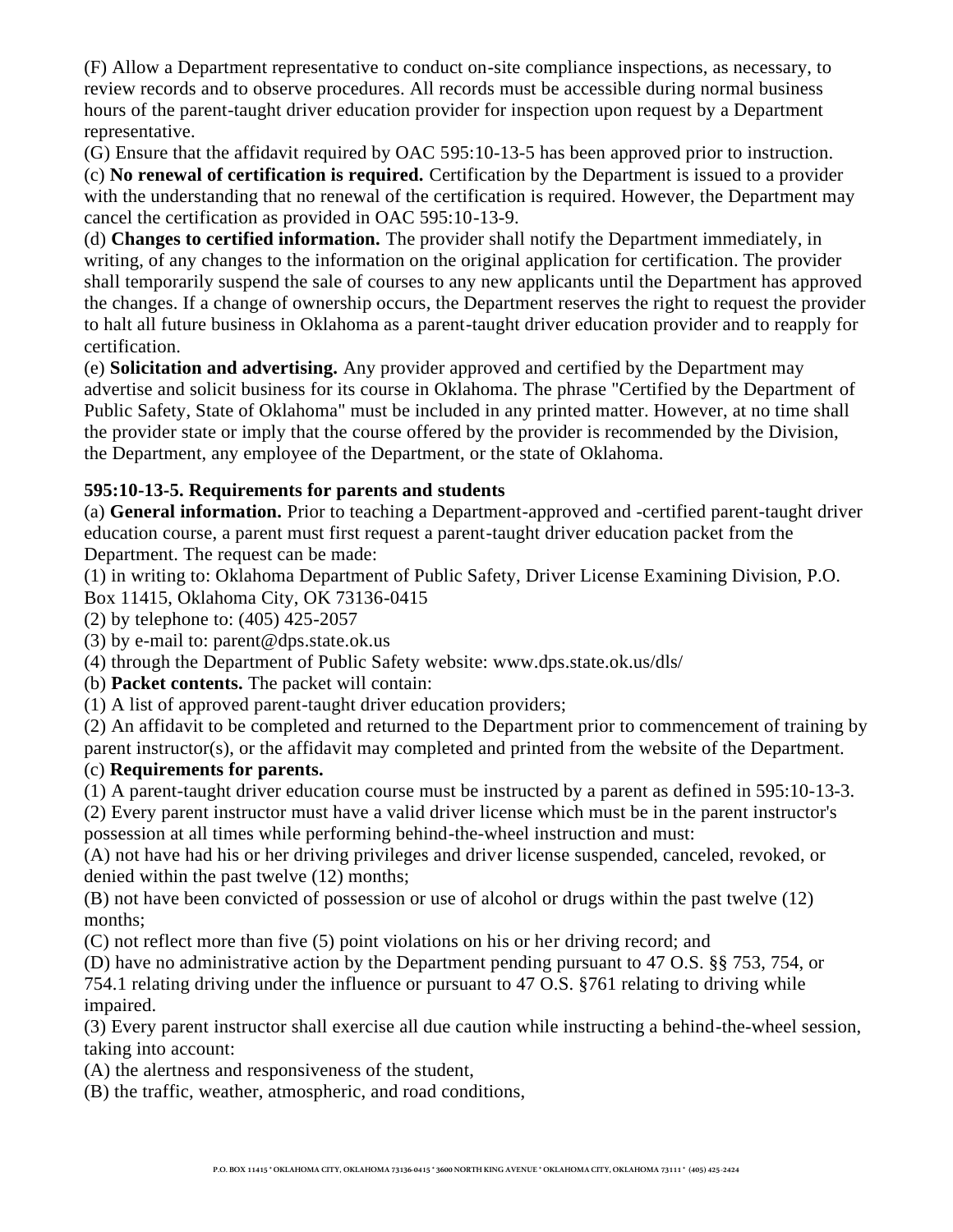(C) the time of day, and

(D) any other factors the parent deems may adversely influence the ability of the student to perform safely during the behind-the-wheel session.

(d) **Requirements for students.** Students must be at least fifteen (15) years of age to begin the written portion of the curriculum. The student must be at least fifteen and a half (15 1/2) years of age and must apply for and have been issued an learner permit prior to the commencement of any behind-thewheel training. The permit must be in the student's possession at all times while performing behindthe-wheel training.

(e) **Requirements for the vehicle used in parent-taught driver education behind-the-wheel instruction and training.** Behind-the wheel instruction and training of a parent-taught driver education course shall only be performed in a vehicle which:

(1) is properly registered and display a valid license plate [see 47 O.S. Chapter 74 regarding vehicle registration laws],

(2) complies with vehicle equipment and safety standards [see 47 O.S. Chapters 12 and 13 for state vehicle equipment and safety laws], including, but not limited to, being equipped with seatbelts, (3) complies with the vehicle liability insurance requirements of Oklahoma's Compulsory Insurance

Law [See 47 O.S. § 7-600 et seq. regarding compulsory vehicle liability insurance]. Current proof of insurance must be carried in the vehicle at all times, and

(4) may be equipped with a second rear-view mirror for use by the parent performing the instruction. The Department recommends the use of a second rear-view mirror by the parent.

(f) **Limitation on vehicle occupancy.** The number of occupants in any vehicle being used for behindthe-wheel instruction in a parent-taught driver education course shall be limited to not more than two (2) parent instructors and not more than two (2) students.

(g) **Submission of affidavit.** Every parent shall submit the affidavit required by the Department, completed in full with all required information and signed by each parent desiring to be a parent instructor; provided, online applications may be received by submission without any signature. The parent must wait to begin a parent-taught driver education course until the affidavit has been accepted by the Department.

(h) **Acceptance of affidavit.** Upon acceptance of the affidavit, the Department shall return a copy of the affidavit, marked with a number assigned by the Department, to the parent(s). The parent(s) may then begin the parent-taught driver education course. The accepted affidavit shall be carried in the vehicle at all times it is being used for a behind-the-wheel session of an approved parent-taught driver education course.

(i) **No renewal of acceptance is required.** Acceptance of the affidavit by the Department is issued to the parent(s) with the understanding that no renewal of the acceptance is required with regard to the student(s) named on the affidavit. However, the Department may cancel the acceptance as provided in OAC 595:10-13-9.

(j) **Changes to information on affidavit.** The parent(s) shall notify the Department immediately, in writing, of any changes to the information on the accepted affidavit. The parent(s) shall temporarily suspend the instruction of the parent-taught driver education course until the Department has approved the changes.

# **595:10-13-6. Course of study and instruction (curriculum)**

(a) **In general.** A prescribed course of study and instruction, or curriculum, for parent-taught driver education shall be designed to develop and instill the knowledge, attitudes, habits, and skills necessary for the safe operation of motor vehicles, encompassing:

(1) Those provisions of the Oklahoma Vehicle Code (47 O.S. Chapters 1 through 20) and other laws of this state relating to the operation of motor vehicles;

(2) Acceptance of personal responsibility in traffic; and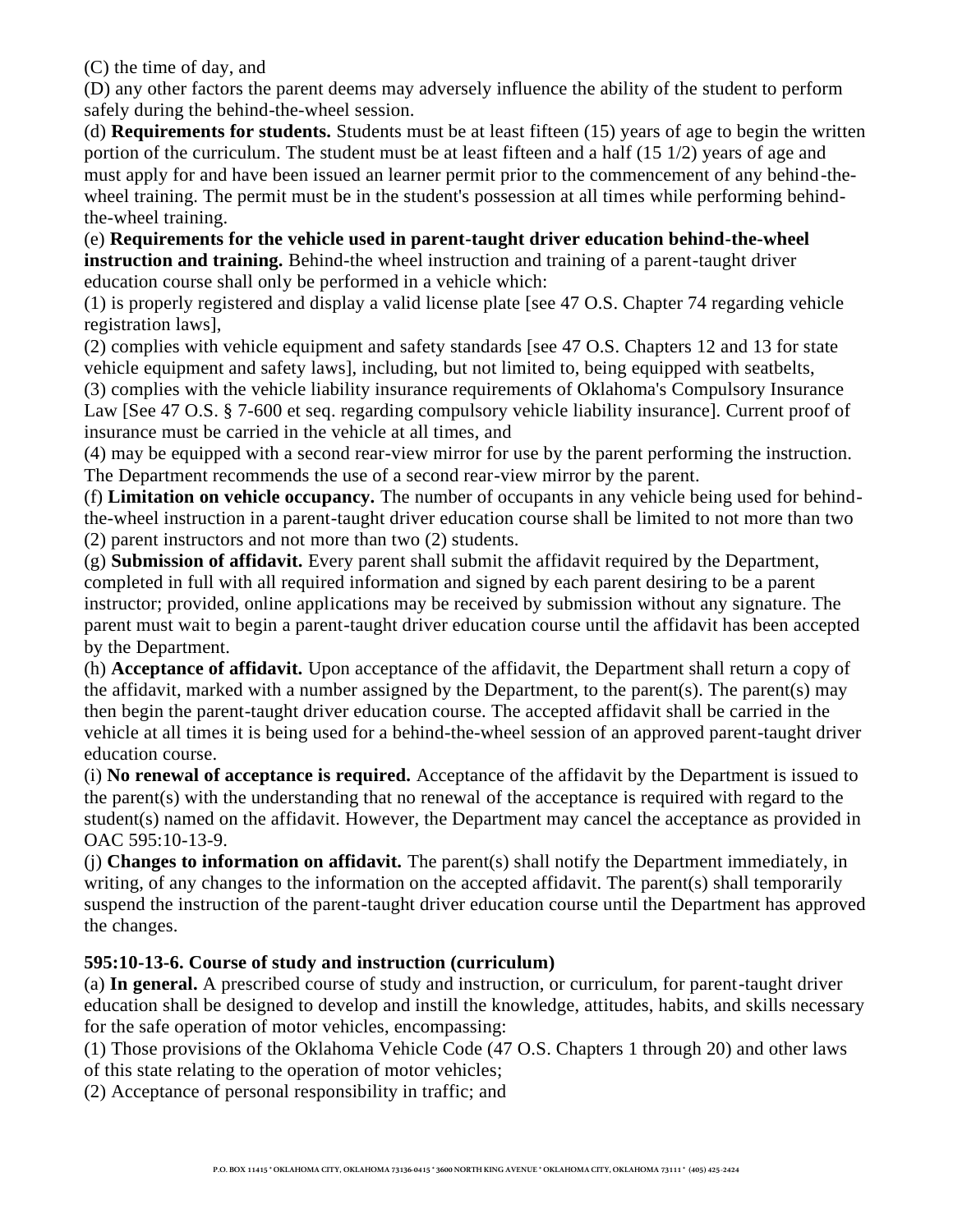(3) Appreciation of the causes, seriousness, and consequences of traffic collisions.

(b) **Hours of instruction.** Parent-taught driver education students shall receive a minimum of thirty (30) hours of classroom instruction and a minimum of fifty-five (55) hours of actual behind-the-wheel instruction in the vehicle accepted by the Department, while accompanied by and under the supervision and instruction of a parent instructor accepted by the Department.

(c) **Course content.** The content of the parent-taught driver education course shall include, but not be limited to, instruction in the following:

(1) Signs, signals, highway markings and highway design.

(2) Rules of the road, state laws, and local ordinances.

(3) Driving attitude toward motorcyclists, bicyclists, and pedestrians.

(4) Basic driving maneuvers.

(5) Operation of motor vehicle on streets and highways.

(6) Familiarity with the Oklahoma Driver's Manual, distributed by the Department. Copies of this manual are available for purchase from motor license agencies throughout the state or at no charge from the Department's website at *http://www.dps.state.ok.us/dls/* on the world wide web.

(7) Insurance laws of the state.

(8) Financial responsibility.

(9) Seat belt use and laws.

(10) Effects of natural laws on driving.

(11) Alcohol and drug substance abuse and the effect on driving.

(12) Basic vehicle maintenance including fluid levels, tire pressure and lighting systems.

(13) Driving skills:

(A) Starting.

(B) Backing.

(C) Parallel parking.

(D) Hill parking.

(E) Starting on hill.

(F) Intersection movement and observance.

(G) Lane observance and changing.

(H) Left and right turns.

(I) Pedestrian and vehicle right-of-way.

(J) Proper use of automatic and/or standard transmission.

(L) Use of brake and accelerator.

(M) Traffic lights or signals.

(d) **Vehicle operation.** The vehicle used in a behind-the-wheel session of a parent-taught driver education course shall be operated in compliance with state law.

# **595:10-13-7. [RESERVED]**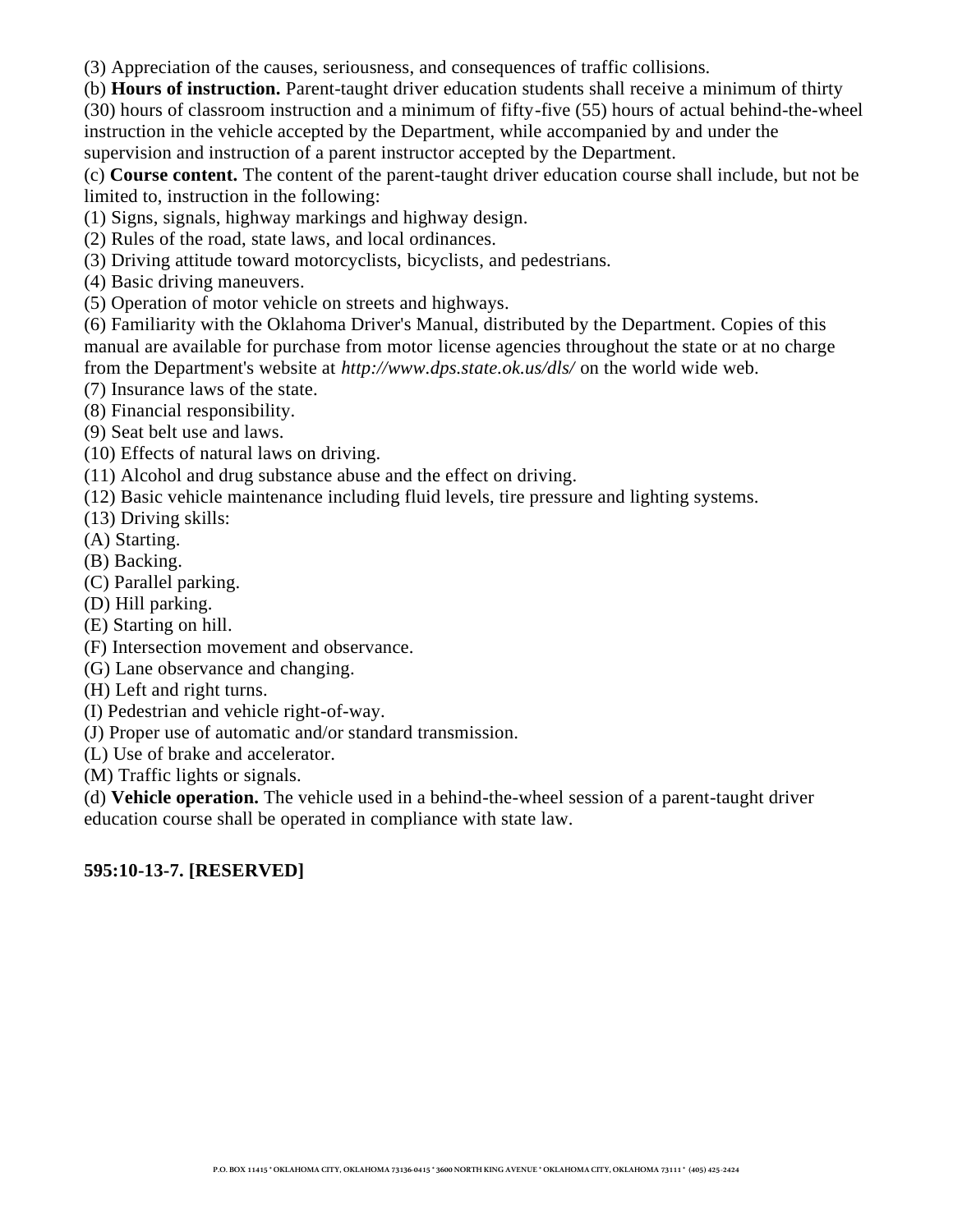## **595:10-13-8. Prescribed forms**

(a) **Parent-taught driver education provider applications.** Parent-taught driver education provider applications shall be requested from the Department to apply for certification as a parent-taught driver education provider. The application will require the applying parent-taught driver education provider to provide the following information:

(1) Date of application;

(2) Name of parent-taught driver education provider institution;

(3) Complete school physical address and mailing address;

(4) Name of administrator;

(5) Statement of agreement to comply with rules of the Department and with the provisions of any contract entered into between the provider and a parent in Oklahoma;

(6) Information required in 595:10-13-4;

(7) Signature of administrator; and

(8) Show proof of purchase and delivery of curriculum.

(b) **Completion certificates.** A completion certificate shall be provided by and issued by the parenttaught driver education provider to each student upon the successful completion of course work (both classroom and behind the wheel). The completion certificate shall not be issued unless the applicant has held a learner permit for the required amount of time while performing the behind the wheel portion of the curriculum. These certificates shall be computer generated, in a format agreed upon by the Department and the provider, and shall contain the following:

(1) Name of the provider;

(2) Full legal name of student;

(3) Number of total hours instruction, and a breakdown of in-class/in-car hours;

(4) Date of completion;

(5) Signature of administrator (stamped signature acceptable); and

(6) Embossed or electronically generated seal of provider.

(c) **Parent affidavit.** The parent affidavit will be included in the parent-taught driver education packet [see 595:10-13-5(a) and (b) regarding the packet]. The affidavit shall be completed and signed by the parent(s) who will be teaching the parent-taught driver education course or online applications may be completed without any signature and submitted to and accepted by the Division prior to commencement of the parent-taught driver education course. The affidavit will contain the following information:

(1) For each parent desiring to be a parent-instructor, the full legal name, mailing address, and driver license number of the parent;

(2) The name of the parent-taught driver education provider selected by the parent;

(3) The full legal name, mailing address, and instruction permit number or driver license number of the student;

(4) A statement which affirms that any vehicle used for behind-the wheel instruction will comply with Oklahoma's insurance requirements (47 O.S. Chapter 7) and safety and equipment requirements (47 O.S. Chapters 12 and 13).

(5) Statements to which the parent(s) and student(s) express understanding and agreement:

(A) The affidavit does not constitute authorization for the student to drive in lieu of possession of a valid Oklahoma instruction permit or driver license, nor is it a substitute for insurance verification.

(B) The accepted copy of the affidavit must be carried in the vehicle during any behind-the- wheel session of parent-taught driver education and must be presented upon demand to any law enforcement officer or Department of Public Safety employee.

(C) No more than two (2) students and two (2) parent instructors shall occupy the vehicle during any behind-the-wheel session of parent-taught driver education.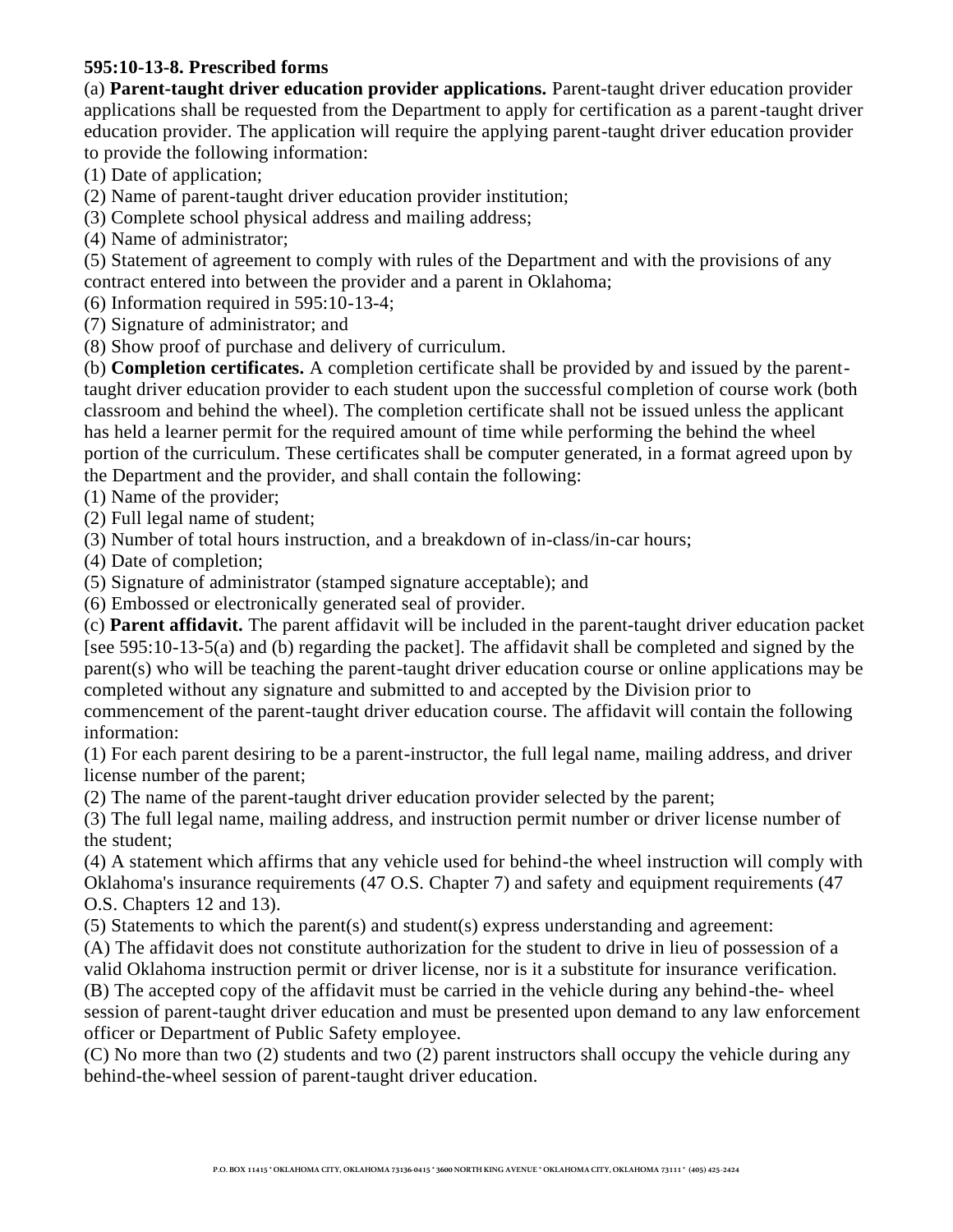(D) All state laws regarding the operation of a motor vehicle and all rules of the Department regarding parent-taught driver education shall be obeyed by the student(s) and parent(s).

(E) The parent(s) and student(s) shall notify the Department immediately if any information on the affidavit changes.

(F) The parent(s) and student(s) agree to hold harmless and free from any liability the Department, any of the Department's employees, and the State of Oklahoma.

## **595:10-13-9. Termination, cancellation, or denial of certification or acceptance**

(a) **Termination by either party.** Certification of parent-taught driver education providers or acceptance of parent instructors granted under this Subchapter may be terminated by either the Department or the certified provider or accepted parent, by giving written notice to the other party, stating cause or reason for termination.

## (b) **Cancellation or denial.**

## (1) **Department action against parent-taught driver education providers or provider applicants.** The Department may:

(A) Cancel the certification of a parent-taught driver education provider for failure to comply with any provisions of state law, federal regulation, or Department rule.

(B) Deny certification to an individual, organization, company, or other entity applying for certification as a parent-taught driver education provider for failure to meet the requirements prescribed by this Subchapter.

(2) **Department action against parent instructors or parents.** The Department may:

(A) Cancel the acceptance of a parent instructor for failure to comply with any provisions of state law, federal regulation, or Department rule.

(B) Deny acceptance to any parent applying for acceptance as a parent instructor for failure to meet the requirements prescribed by this Subchapter.

(3) **Automatic cancellation of parent instructors.** Any of the following will constitute automatic cancellation of the acceptance of parent instructors:

(A) Lack of liability insurance on any vehicle used for behind-the-wheel instruction.

(B) Suspension, revocation, cancellation, or denial of the driving privileges of any parent or student named in the affidavit

(C) Expired or no registration of any vehicle used for behind-the-wheel instruction.

(D) Failure of any student named in the affidavit to meet the school attendance requirements of 47 O.S. § 6-107.3.

(c) **Reapplication for certification or acceptance.** Any provider or provider applicant whose certification is cancelled or denied, as provided in  $(b)(1)$ , or any parent instructor or parent whose acceptance is cancelled or denied, as provided in (b)(2) and (3), shall not be eligible to reapply for certification or acceptance for a period of six (6) months from the date of cancellation or denial.

(d) **Minor disqualifications.** Where it is determined that a minor disqualification exists that may readily be rectified by the provider or parent, the Department may informally notify such party by mail or telephone of such minor disqualification, with a request for compliance within a specified period of time. If such party fails to rectify the disqualification or violation, the Department may proceed with any action described in (b) of this section.

# **595:10-13-10. [RESERVED]**

## **595:10-13-11. Hearings**

Any party aggrieved under this Subchapter may request a hearing with the Department pursuant to OAC 595:1-3.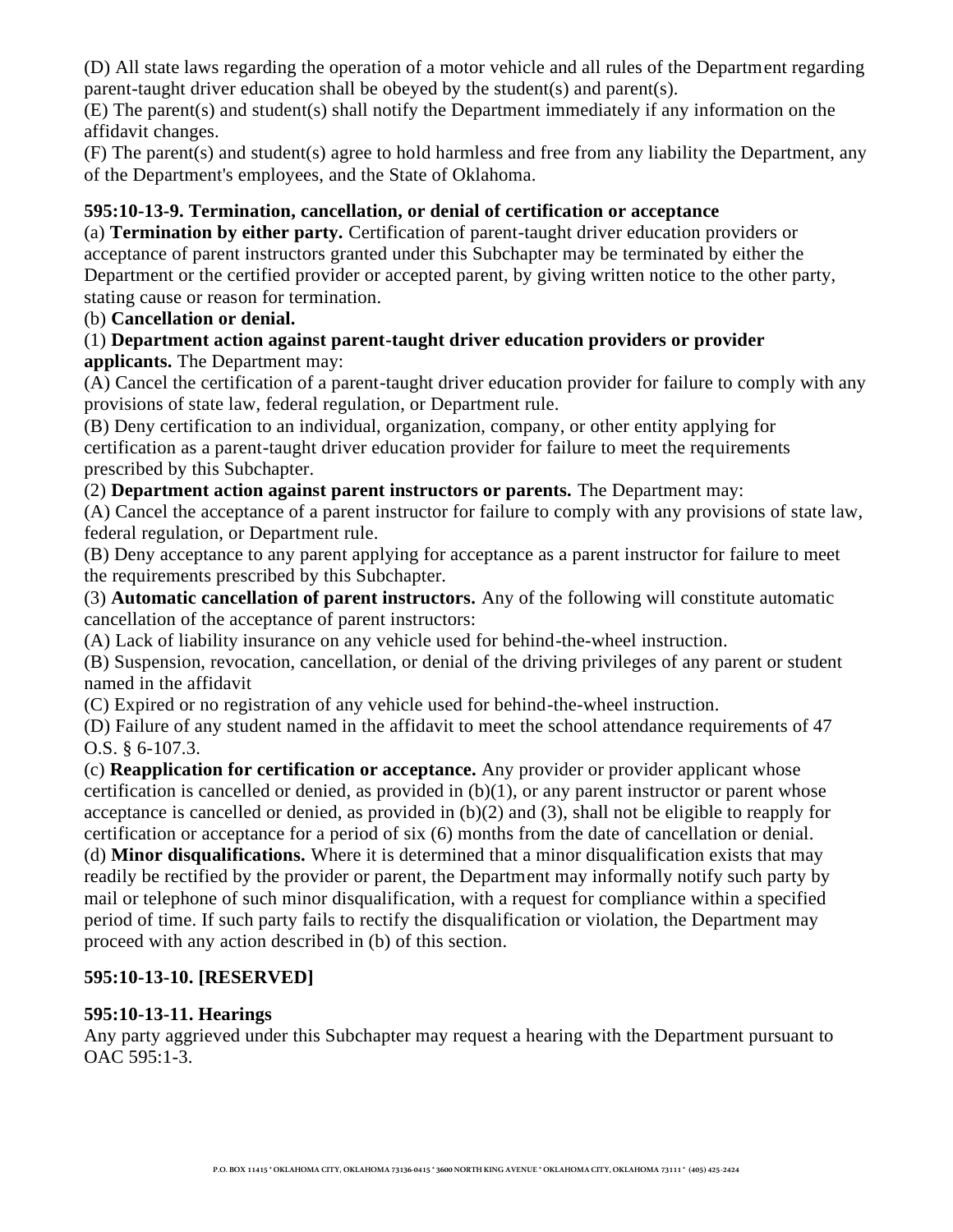#### **APPROVED PARENT TAUGHT PROVIDERS**

AAA of Oklahoma 2121 E 15th Street Tulsa, OK 74104

www.aaatakethewheel.com 1-800-222-2582

All Star Driver Education 75 April Drive Ann Arbor, MI 48103 www.allstardrivereducation.com 1-800-967-7719

Driver Ed. In a Box 1539 S. Mason Rd., #62 Katy, TX 77450 www.driveredinabox.com 1-800-562-6405

I Drive Safely 5760 Fleet St., Suite 210 Carlsbad, CA 92008-4608 http://teen.idrivesafely.com 1-800-723-1955

National Driver Training Institute 1901 Ranch Road 620 North Lakeway, TX 78734 http://www.usdrivertraining.com/ 1-800-942-2050

DriversEd.com PO Box 209 Oakland, CA 94604 http://driversed.com/ 1-888-651-2886

Virtual Drive of America 4125 Business Park Dr. Amarillo, TX 79110 www.virtualdriveofoklahoma.com 1-806-352-9558

OnlineTeenDriving.com 5440 Thornwood Dr. Ste. F San Jose, CA 95123 http://www.oneclickdriversed.com/site/do/index 1-866-301-0828

DriverEdToGo.com 640 South San Vicente Boulevard Ste. 490 Los Angeles, CA 90048 http://www.driveredtogo.com/Oklahoma-State/Default.aspx 1-866-749-4445

Safe2Drive PO Box 246 Jamul, CA 91935 http://www.safe2drive.com 1-800-763-1297

American Safety Council 5125 Adanson Street Suite 500 Orlando, FL 32804 www.firsttimedriver.com/oklahoma 1-800-732-4135

DriverSafeRideSafe 3681 Stone Way Estero, FL 33928 [www.drivesaferidesafe.com/pages/oklahoma](http://www.drivesaferidesafe.com/pages/oklahoma) (765) 281- 2942

Aceable Drivers Ed 610 West 5<sup>th</sup> Street, Suite 603 Austin, TX 78701 <https://www.aceable.com/drivers-ed/oklahoma/> 1-918-779-1628

2 Cool 4 Driving School 23797 Joseph Rd. Hockley, TX 77447 [www.2cool4drivingschool-ok.com](http://www.2cool4drivingschool-ok.com/) 1-281-455-0609